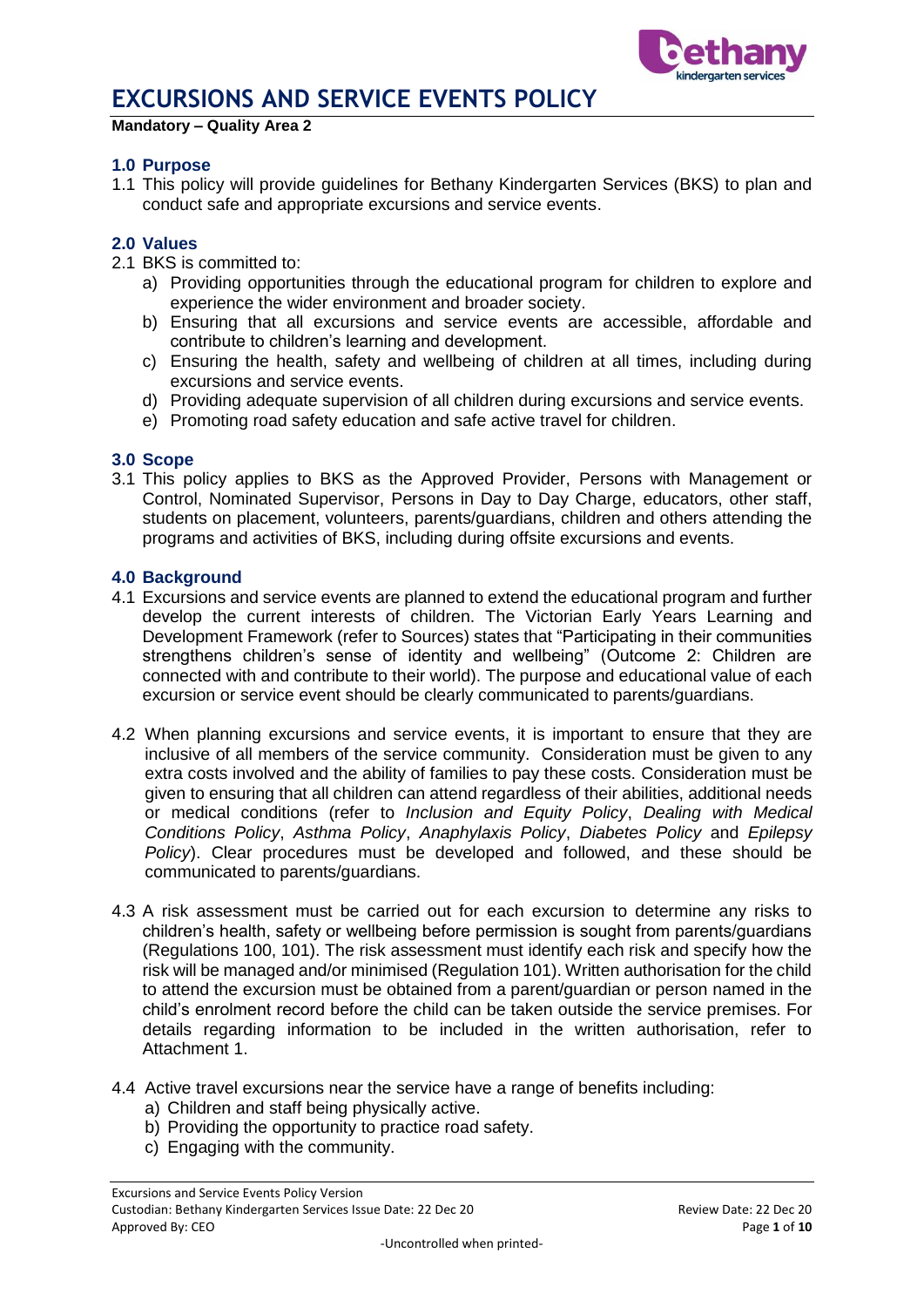

4.5 Early childhood road safety education aims to reduce the risk of serious injury and death from road trauma. It also aims to lay the foundations for children to become safe and independent road and transport users in the future. Road safety education is an important part of a holistic approach to keeping children safe around traffic and in the road environment. Effective traffic skills are best learnt if they occur in a real environment i.e. using crossings and traffic lights.

### **5.0 Definitions**

- 5.1 The terms defined in this section relate specifically to this policy. For commonly used terms e.g. Approved Provider, Nominated Supervisor, Regulatory Authority etc. refer to the General Definitions section of this manual.
- 5.2 **Adequate supervision:** (in relation to this policy) **supervision** entails all children (individuals and groups) in all areas of the service, being in sight and/or hearing of an educator at all times including during toileting, sleep, rest and transition routines. Services are required to comply with the legislative requirements for educator-to-child ratios at all times. Supervision contributes to protecting children from hazards that may emerge in play, including hazards created by the equipment used.
- 5.3 Adequate supervision refers to constant, active and diligent supervision of every child at the service. Adequate supervision requires that educators are always in a position to observe each child, respond to individual needs and immediately intervene if necessary. Variables affecting supervision levels include:
	- a) number, age and abilities of children;
	- b) number and positioning of educators;
	- c) current activity of each child;
	- d) areas in which the children are engaged in an activity (visibility and accessibility);
	- e) developmental profile of each child and of the group of children;
	- f) experience, knowledge and skill of each educator; and
	- g) need for educators to move between areas (effective communication strategies).
- 5.4 **Attendance record:** kept by the service to record details of each child attending the service including name, time of arrival and departure, signature of person delivering and collecting the child or of the Nominated Supervisor or educator (Regulation 158(1)).
- 5.5 **Excursion:** an outing organised by the education and care service. The written permission of parents/guardians or a person named in the child's enrolment record as having lawful authority must be obtained before educators/staff take children outside the service premises.
	- 5.5.1 Under the National Regulations, the definition of 'excursion' does not include an outing organised by services operating from a school site, where the child/ren leave the service premises with an educator/staff member, but do not leave the school site.
- 5.6 **Risk assessment:** (in the context of this policy) a risk assessment must identify and assess any hazard that poses a risk to a child's health, safety and/or wellbeing while on an excursion, and specify how these risks will be managed and/or minimised (Regulation 101). Risk assessments must consider:
	- a) the proposed route and location of the excursion;
	- b) any water hazards (refer to Water Safety Policy);
	- c) any risks associated with water-based activities (refer to Water Safety Policy);
	- d) transport to and from the proposed location of the excursion (refer to Occupational Health and Safety Policy);
	- e) the number of adults and children participating in the excursion;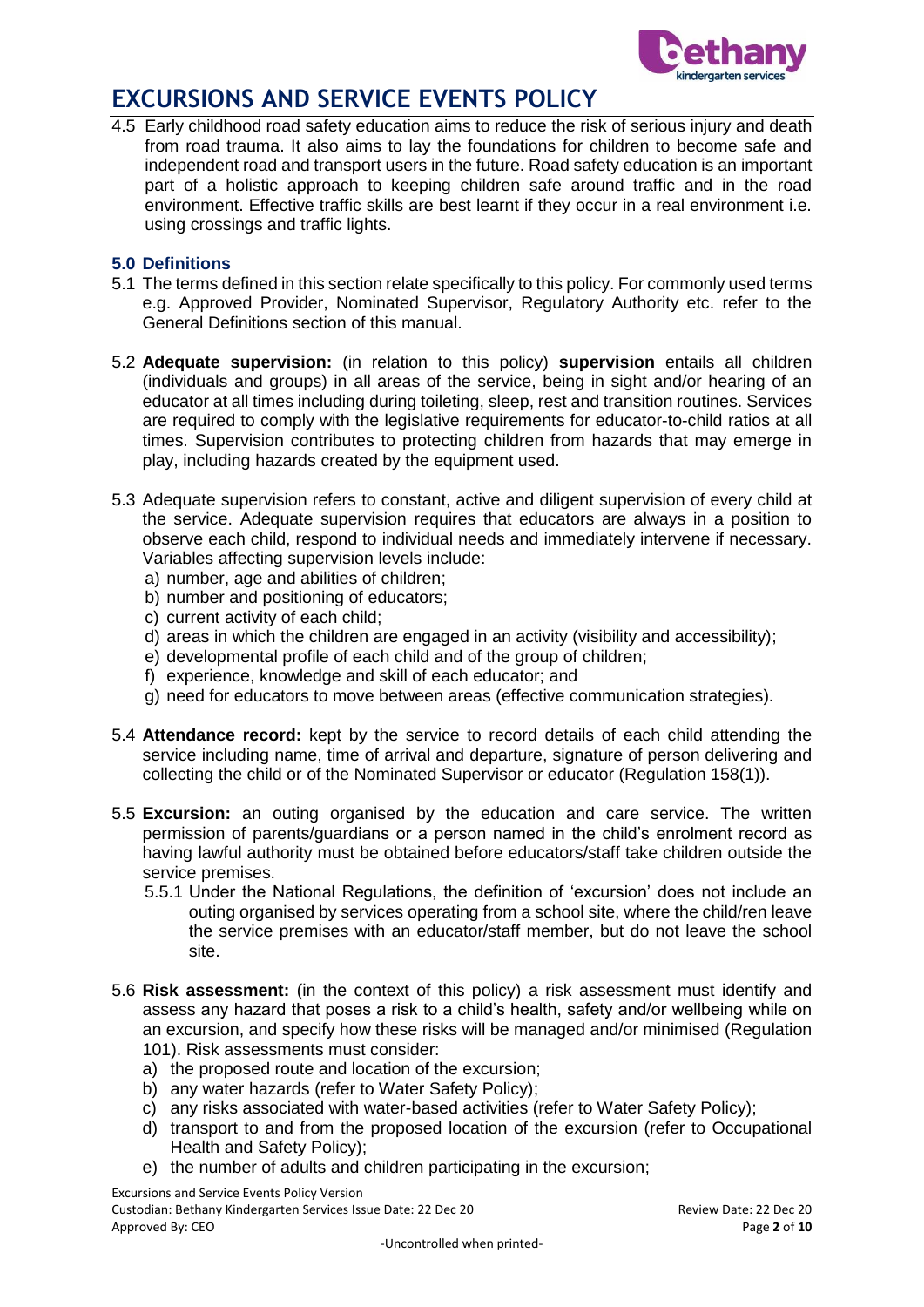

- the number of educators or other responsible adults who will be providing supervision given the level of risk, and whether or not specialised skills are required (e.g. lifesaving skills);
- g) the proposed activities, and the impact of this on children with varying levels of ability, additional needs or medical conditions;
- h) the proposed duration of the excursion, and the impact of this on children with varying levels of ability, additional needs or medical conditions;
- i) any items/information that should be taken on the excursion e.g. first aid kit, emergency contact details for children, medication for children with known medical conditions (such as asthma, anaphylaxis and diabetes) and a mobile phone.
- 5.7 A sample Excursion Risk Management Plan is available on the ACECQA website at: www.acecqa.gov.au (search Sample forms and templates).
- 5.8 **Regular outing:** (in relation to education and care services) means an excursion (refer to Definitions) such as a walk, drive or trip to/from a location that the service visits regularly as part of its educational program, and where the circumstances covered by the risk assessment are the same on each trip. If the excursion is a regular outing, an authorisation from parents/guardians is only required to be obtained once every 12 months. A new authorisation is required if there is any change to the circumstances of the regular outing.
- 5.9 **Service event:** A special activity, event, visitor or entertainment organised by the education and care service that may be conducted as part of a regular session at the service premises or as an excursion.
- 5.10 **Supervision:** refer to **adequate supervision** in 'Definitions' above.

### **6.0 Responsibilities**

- 6.1 **BKS as the Approved Provider and Persons with Management and Control are responsible for:**
	- a) Developing an Excursions and Service Events Policy in consultation with the Nominated Supervisor, educators, other staff and parents/guardians at the service.
	- b) Ensuring educators, staff, parents/guardians, volunteers, students and others at the service have access to a copy of the Excursions and Service Events Policy and comply with its requirements.
	- c) Ensuring that all parents/guardians have completed, signed and dated their child's enrolment form (refer to Enrolment and Orientation Policy) including details of persons able to authorise an educator to take their child outside the service premises (Regulation 160, 161).
	- d) Ensuring that parents/guardians or persons named in the enrolment record have provided written authorisation within the past 12 months where the service is to take the child on regular outings (refer to Definitions), and that this authorisation is kept in the child's enrolment record (Regulation 161) (refer to Attachment 1 – Developing an excursion/service event authorisation form).
	- e) Ensuring that a child does not leave the service premises on an excursion unless prior written authorisation has been provided by the parent/guardian person named in the child's enrolment record, and that the authorisation includes all details required under Regulation 102(4) (refer to Attachment  $1 -$  Developing an excursion/service event authorisation form).
	- f) Ensuring that the number of children attending an excursion does not exceed the number for which service approval has been granted on that day.
	- g) Ensuring that children are adequately supervised (refer to Definitions) at all times.
	- h) Ensuring that educator-to-child ratios are maintained at all times, including during excursions and service events (Regulations 123).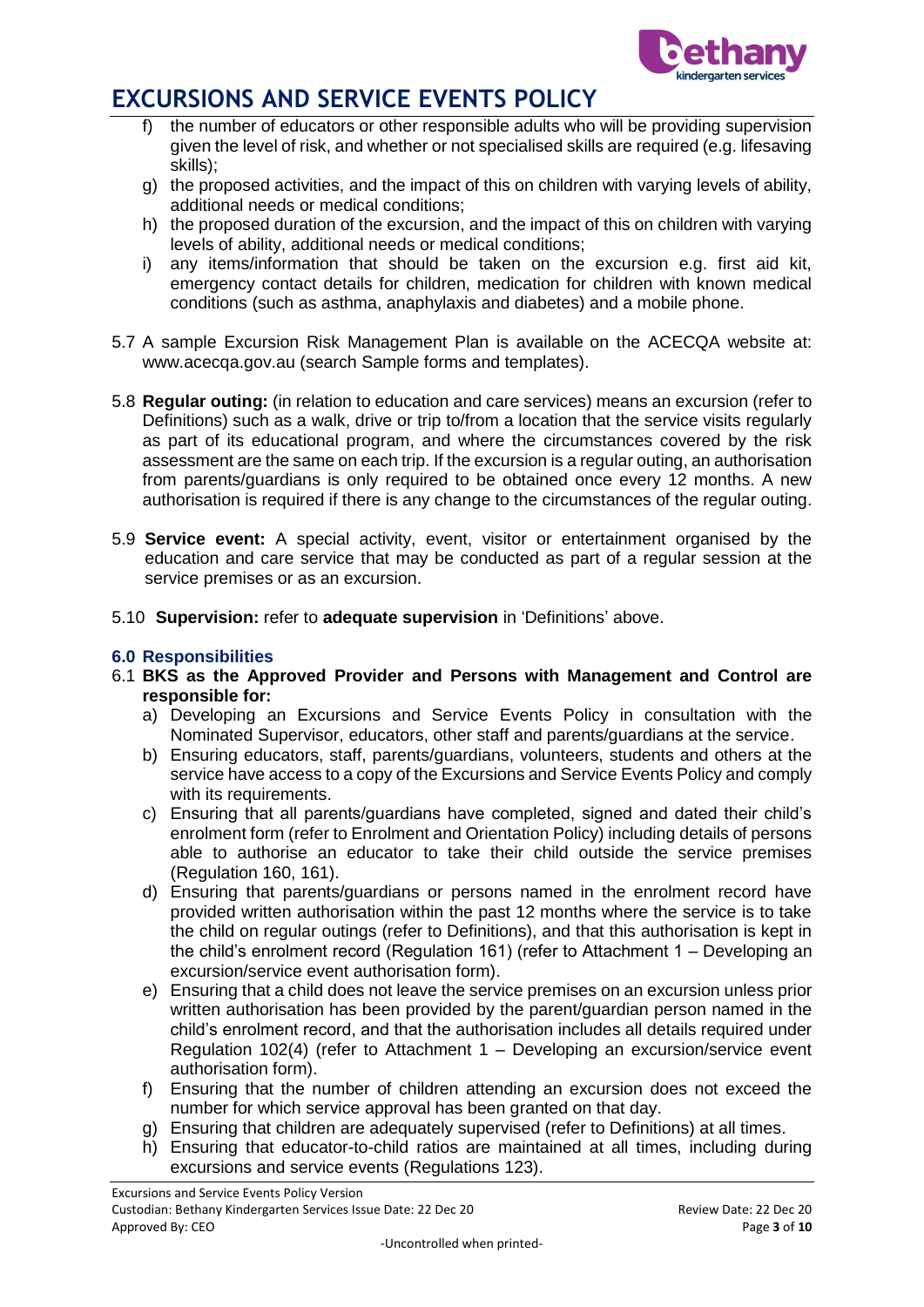

- i) Ensuring only educators who are working directly with children are included in educator-to-child ratios.
- j) Ensuring that parents/guardians, volunteers, students and all adults participating in an excursion are adequately supervised at all times and are not left with sole supervision of individual children or groups of children (refer to Participation of Volunteers and Students Policy).
- k) Ensuring that a risk assessment (refer to Definitions) is carried out for an excursion (in accordance with Regulation 101) before authorisation is sought from parents/guardians (Regulation 100).
- l) Ensuring the risk assessment (refer to Definitions) identifies and assesses the risks, specifies how these will be managed and/or minimised, and includes all details required by Regulation 101.
- m) Developing strategies to improve children's safety in high risk situations such as excursions near water or near a road (refer to Supervision of Children Policy, Water Safety Policy and Road Safety and Safe Transport Policy).
- n) Ensuring that staff comply with the service's Road Safety and Safe Transport Policy
- o) Encouraging parents/guardians to comply with the service's Road Safety and Safe Transport Policy.
- p) Ensuring that excursions and service events are based on the educational program and meet the needs and interests of children and families at the service (refer to Curriculum Development Policy).
- q) Ensuring that there is a clear purpose and educational value to each excursion or service event, and that this is communicated to parents/guardians.
- r) Considering the financial ability of families before deciding on an excursion/service event that would require an additional charge. Events that can be planned ahead of time should be included as an expenditure item in the service's budget and, as a result, will not incur additional charges (refer to Fees Policy).
- s) Ensuring that proposed excursions/service events are inclusive of all children regardless of their abilities, additional needs or medical conditions (refer to Inclusion and Equity Policy, Dealing with Medical Conditions Policy, Asthma Policy, Anaphylaxis Policy, Diabetes Policy and Epilepsy Policy).
- t) Ensuring strategies are in place to provide an accurate attendance record (refer to Definitions) for children attending an excursion, and for children remaining at the service while an excursion is happening.
- u) Ensuring strategies are in place to ensure that there is an accurate list of all adults participating in an excursion, including parents/guardians, volunteers and students, with contact details for each individual.
- v) Ensuring that each child's personal medication and current medical management plan is taken on excursions and other offsite activities (refer to Dealing with Medical Conditions Policy, Asthma Policy, Anaphylaxis Policy, Diabetes Policy and Epilepsy Policy).
- w) Providing and maintaining a portable first aid kit that can be taken on excursions and other offsite activities.
- x) Providing portable first aid kits that contain the required medication for dealing with medical conditions.
- y) Providing a mobile phone to enable contact with parents/guardians and emergency services in the event of an incident, injury, trauma or illness (Regulation 98)
- z) Ensuring emergency contact details for each child and the contact details of their medical practitioner are taken on excursions for notification in the event of an incident, injury, trauma or illness.
- 6.2 **The Nominated Supervisor and Persons in Day-to-Day Charge are responsible for:**
	- a) Developing an Excursions and Service Events Policy in consultation with the BKS as the Approved Provider, educators, other staff and parents/guardians at the service.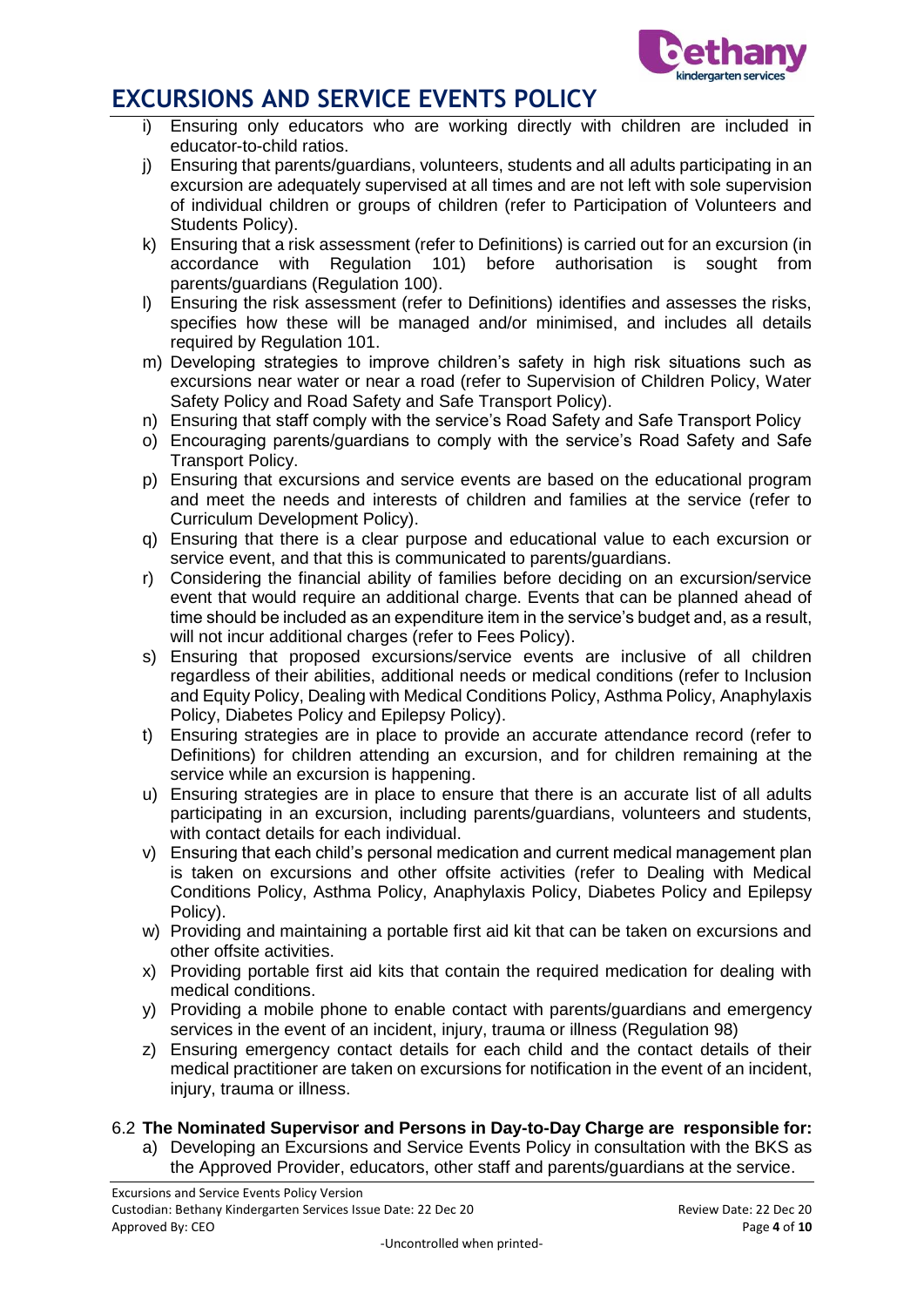

- b) Ensuring educators, staff, parents/guardians, volunteers, students and others at the service have access to a copy of the Excursions and Service Events Policy and comply with its requirements.
- c) Ensuring that a child does not leave the service premises on an excursion unless prior written authorisation has been provided by the parent/guardian or person named in the child's enrolment record, and that the authorisation includes all details required under Regulation 102(4) (refer to Attachment 1 – Developing an excursion/service event authorisation form).
- d) Ensuring that children are adequately supervised (refer to Definitions) at all times
- e) Ensuring that educator-to-child ratios are maintained at all times, including during excursions and service events (Regulations 123).
- f) Ensuring only educators who are working directly with children are included in educator-to-child ratios.
- g) Ensuring that parents/guardians, volunteers, students and all adults participating in an excursion are adequately supervised at all times and are not left with sole supervision of individual children or groups of children (refer to Participation of Volunteers and Students Policy).
- h) Ensuring that a risk assessment (refer to Definitions) is carried out for an excursion (in accordance with Regulation 101) and submitted to the BKS Kindergarten Services Manager at least 4 weeks prior to the date of the excursion and before authorisation is sought from parents/guardians (Regulation 100).
- i) Ensuring the risk assessment (refer to Definitions) identifies and assesses the risks, specifies how these will be managed and/or minimised, and includes all details required by Regulation 101.
- j) Developing strategies to improve children's safety in high risk situations such as excursions near water or near a road (refer to Supervision of Children Policy, Water Safety Policy and Road Safety and Safe Transport Policy).
- k) Ensuring that educators and staff comply with the service's Road Safety and Safe Transport Policy.
- l) Encouraging parents/guardians to comply with the service's Road Safety and Safe Transport Policy.
- m) Providing road safety education as part of the curriculum.
- n) Where appropriate, taking walking excursions in the local community to promote physical activity, safe active travel and community connectedness,
- o) Ensuring that excursions and service events are based on an approved learning framework, the developmental needs, interests and experiences of each child, and take into account the individual differences of each child (refer to Curriculum Development Policy).
- p) Ensuring the purpose and educational value of each excursion or service event is communicated to parents/guardians.
- q) Considering the financial ability of families before deciding on an excursion/service event that would require an additional charge. Events that can be planned ahead of time should be included as an expenditure item in the service's budget and, as a result, will not incur additional charges (refer to Fees Policy).
- r) Ensuring that proposed excursions/service events are inclusive of all children regardless of their abilities, additional needs or medical conditions (refer to Inclusion and Equity Policy, Dealing with Medical Conditions Policy, Asthma Policy, Anaphylaxis Policy, Diabetes Policy and Epilepsy Policy)
- s) Ensuring an accurate attendance record (refer to Definitions) is kept for children attending an excursion, and for children remaining at the service while an excursion is happening.
- t) Ensuring that there is an accurate list of all adults participating in an excursion, including parents/guardians, volunteers and students, with contact details for each individual.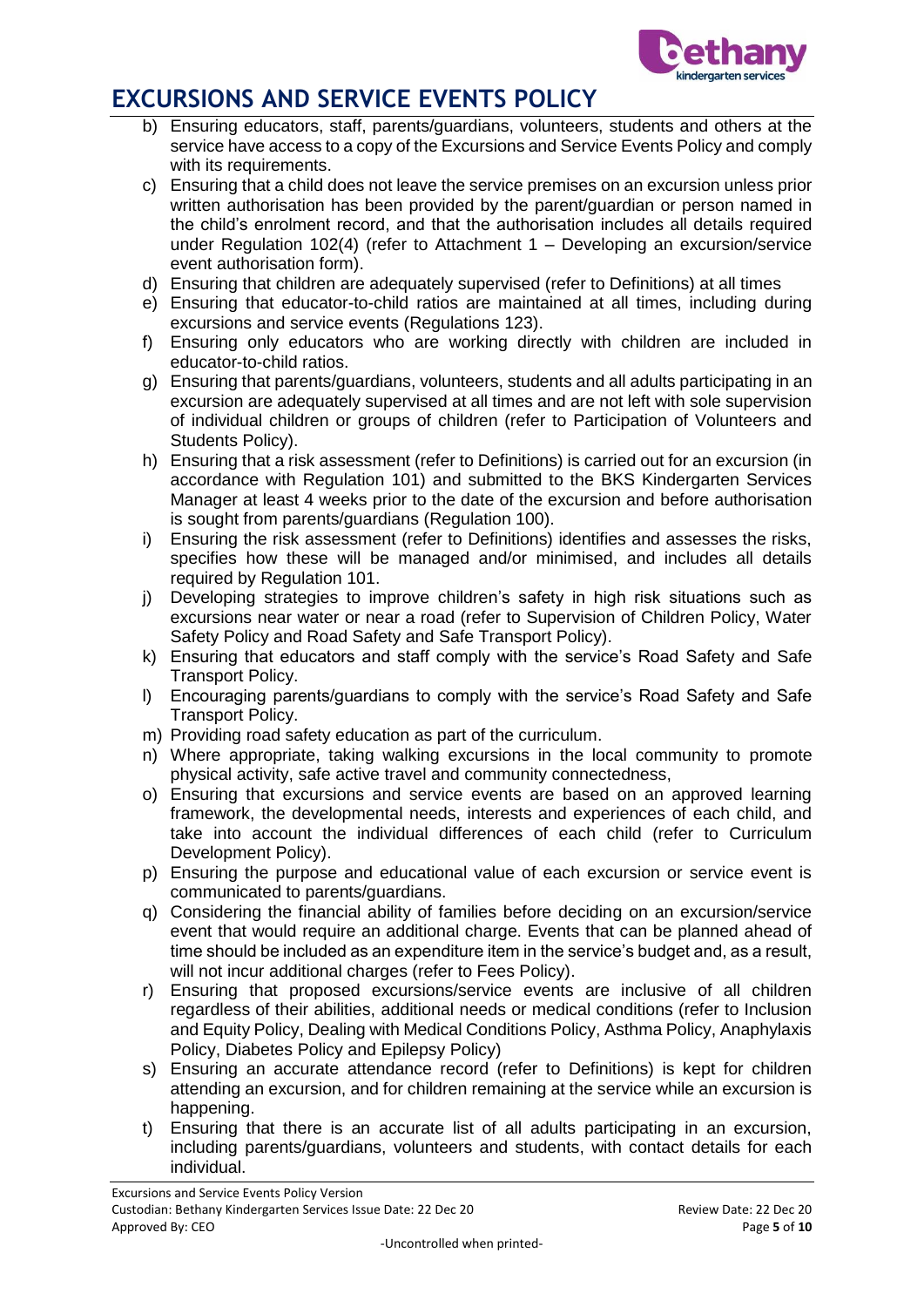

- u) Ensuring that each child's personal medication and current medical management plan is taken on excursions and other offsite activities (refer to Dealing with Medical Conditions Policy, Asthma Policy, Anaphylaxis Policy, Diabetes Policy and Epilepsy Policy)
- v) Ensuring that a portable first aid kit (including required medication for dealing with medical conditions) is taken on excursions and other offsite activities.
- w) Ensuring a mobile phone, the emergency contact details for each child and the contact details of their medical practitioner are taken on excursions for notification in the event of an incident, injury, trauma or illness
- x) Ensuring sunscreen (if required) is taken on excursions/service events and is available as required for service events and that outdoor excursion venues provide adequate shade.
- y) Display a notice at the BKS service indicating that children are on an excursion, and including the location of the excursion and expected time of return to the service.

### 6.3 **Other educators are responsible for:**

- a) Contributing to the development of an Excursions and Service Events Policy reading and complying with the requirements of the Excursions and Service Events Policy
- b) Providing parents/guardians or a person named in the child's enrolment record with an excursion/service event authorisation form.
- c) Checking that a parent/guardian or person named in the child's enrolment record has completed, signed and dated the excursion/service event authorisation form prior to the excursion
- d) Allowing a child to participate in an excursion or service event only with the written authorisation of a parent/guardian or person named in the child's enrolment record
- e) Maintaining the required educator-to-child ratios at all times, and adequately supervising (refer to Definitions) children during excursions and service events.
- f) Adequately supervising parents/guardians, volunteers, students and all adults participating in an excursion, and ensuring that they are not left with sole supervision of individual children or groups of children (refer to Participation of Volunteers and Students Policy)
- g) Undertaking a risk assessment (refer to Definitions) for an excursion or service event prior to obtaining written authorisation from parents/guardians
- h) Ensuring the risk assessment (refer to Definitions) identifies and assesses the risks, specifies how they will be managed and/or minimised, and includes all details required by Regulation 101.
- i) Implementing strategies to improve children's safety in high risk situations such as excursions near water or near a road (refer to Supervision of Children Policy, Water Safety Policy and Road Safety and Safe Transport Policy).
- j) Complying with the service's Road Safety and Safe Transport Policy.
- k) Developing excursions and service events based on an approved learning framework, the developmental needs, interests and experiences of each child, and the individual differences of each child (refer to Curriculum Development Policy)
- l) Providing road safety education as part of the curriculum.
- m) Taking walking excursions in the local community to promote physical activity, safe active travel and community connectedness.
- n) Communicating the purpose and educational value of each excursion or service event to parents/guardians.
- o) Supporting all children to participate in excursions and service events regardless of their abilities, additional needs or medical conditions (refer to Inclusion and Equity Policy, Dealing with Medical Conditions Policy, Asthma Policy, Anaphylaxis Policy, Diabetes Policy and Epilepsy Policy).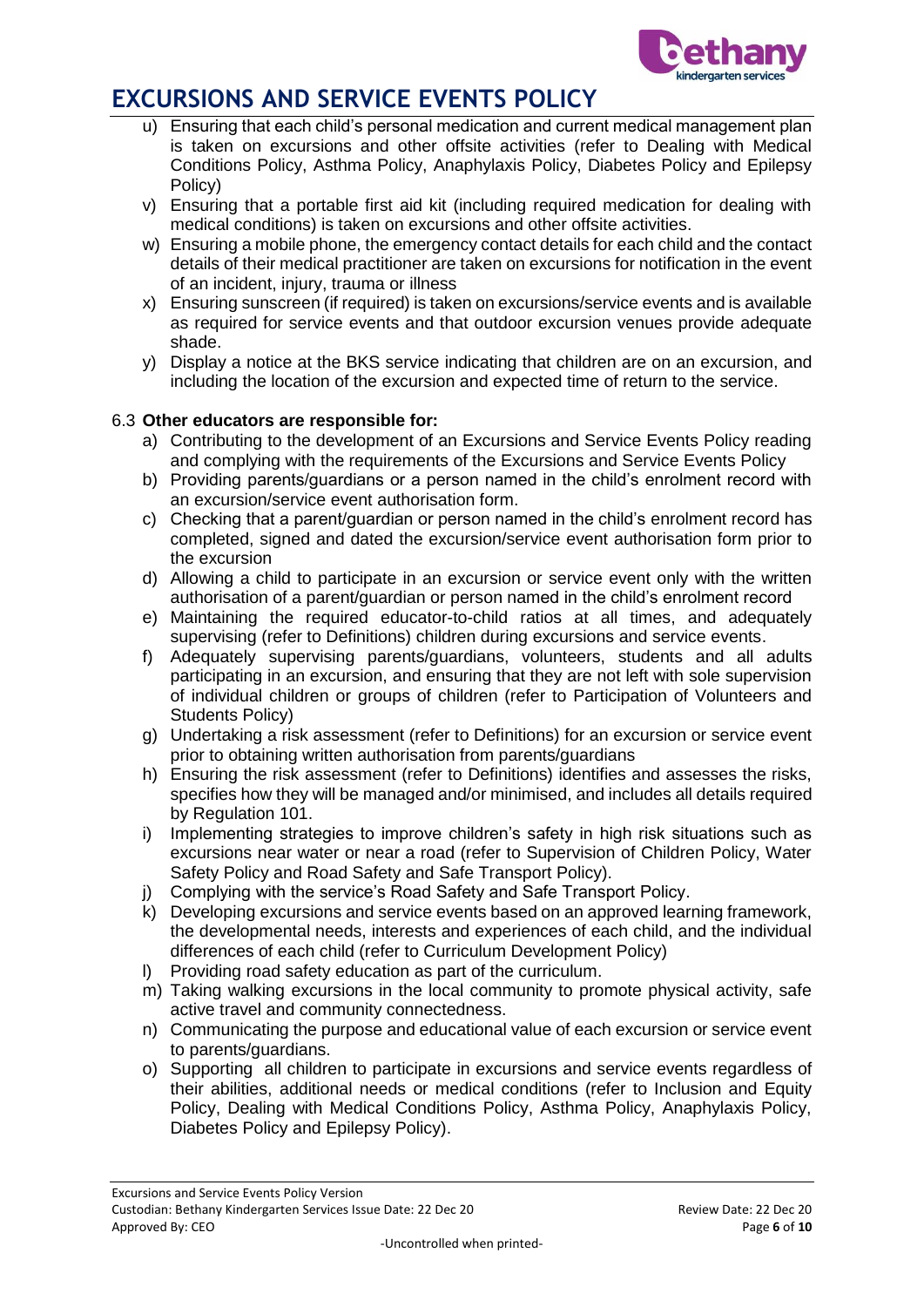

- p) Taking each child's personal medication and current medical management plan on excursions and other offsite activities (refer to Dealing with Medical Conditions Policy, Asthma Policy, Anaphylaxis Policy, Diabetes Policy and Epilepsy Policy).
- q) Taking a portable first aid kit (including required medication for dealing with medical conditions) on excursions and other offsite activities.
- r) Keeping an accurate attendance record (refer to Definitions) of children attending excursions, and for children remaining at the service while an excursion is happening.
- s) Keeping an accurate list of all adults participating in an excursion, including parents/guardians, volunteers and students, with contact details for each individual.
- t) Taking a mobile phone, , a copy of the attendance record, emergency contact details for each child and the contact details of the child's medical practitioner on excursions for notification in the event of an incident, injury, trauma or illness.
- u) Taking sunscreen (if required) on excursions/service events.
- v) Discussing the aims and objectives of the excursion or service event, and items of special interest, with children prior to undertaking the activity
- w) Informing parents/guardians of items required by children for the excursion or service event e.g. snack/lunch, sunscreen, coat etc.

### 6.4 **Parents/guardians are responsible for:**

- a) Reading and complying with the requirements of this Excursions and Service Events Policy.
- b) Completing and signing the authorised nominee section (refer to Definitions) of their child's enrolment form (refer to Enrolment and Orientation Policy) before their child commences at the service.
- c) Completing, signing and dating excursion/service event authorisation forms.
- d) Providing written authorisation for their child to leave the service premises on regular outings (see Definitions).
- e) Reading the details of the excursion or service event provided by the service and asking for additional information if required.
- f) Providing items required by their child for the excursion or service event e.g. snack/lunch, sunscreen, coat etc.
- g) Understanding that, if they participate in an excursion or service event as a volunteer, they will be under the immediate supervision of an educator orBKS as the Approved Provider at all times.
- h) If participating in an excursion or service event, informing an educator immediately if a child appears to be missing from the group.
- i) Supervising and caring for siblings and other children in their care who are not enrolled in the program.
- j) Complying with all BKS service policies while participating in an excursion or service event including the Code of Conduct Policy, Road Safety and Safe Transport Policy, Sun Protection Policy and Hygiene Policy.

#### 6.5 **Volunteers and students, while at the service, are responsible for following this policy and its procedures.**

#### **7.0 Evaluation**

- 7.1 In order to assess whether the values and purposes of the policy have been achieved, the Approved Provider will:
	- a) Regularly seek feedback from everyone affected by the policy regarding its effectiveness.
	- b) Monitor the implementation, compliance, complaints and incidents in relation to this policy.
	- c) Keep the policy up to date with current legislation, research, policy and best practice.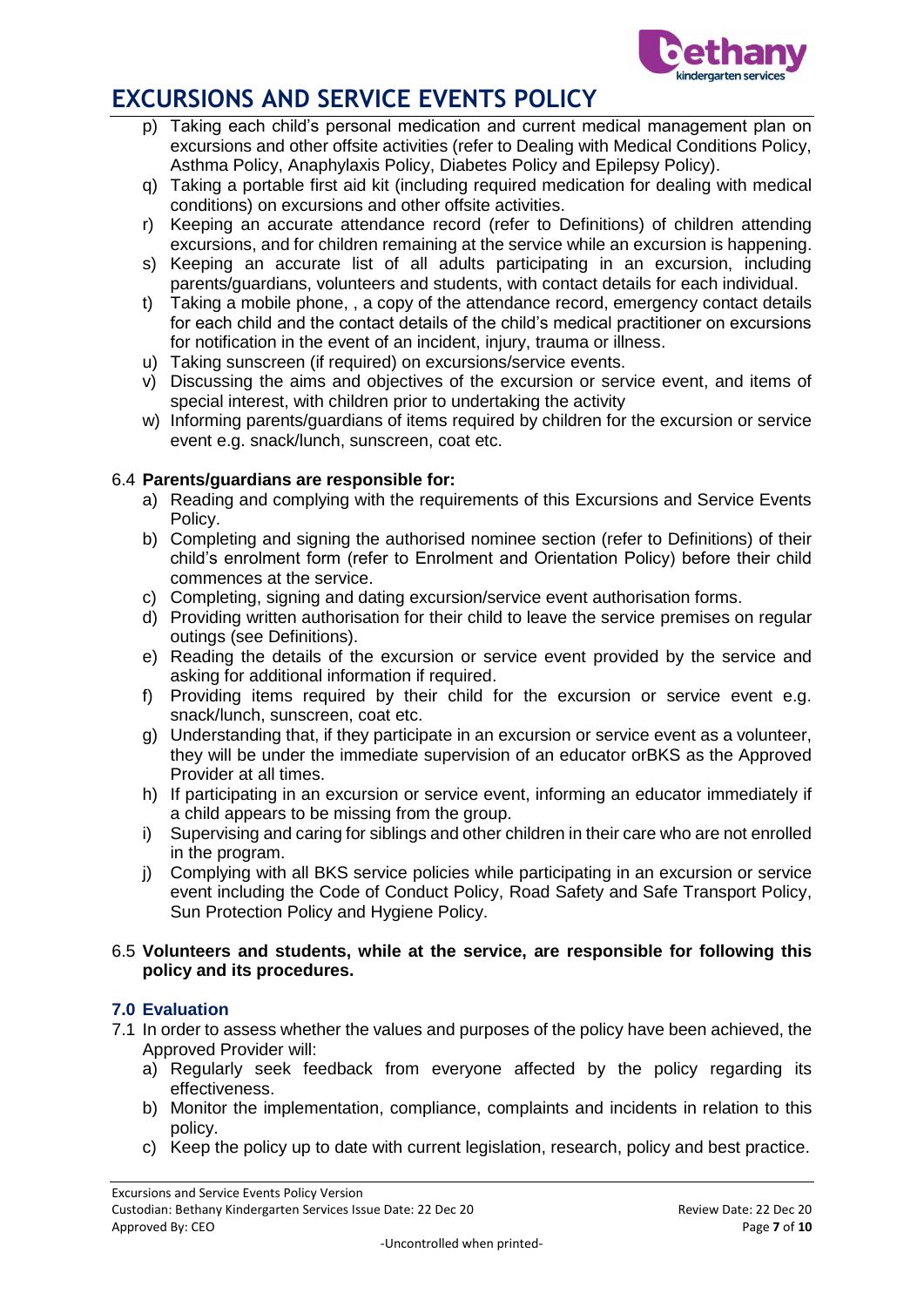

- d) Revise the policy and procedures as part of the service's policy review cycle, or as required.
- e) Notify parents/guardians at least 14 days before making any changes to this policy or its procedures unless a lesser period is necessary because of a risk.

### **8.0 Attachments**

8.1 Attachment 1: Developing an excursion/service event authorisation form

### **9.0 Related Bethany policies and procedures**

- 9.1 Bethany Kindergarten Services Ltd.:
	- a) Acceptance and Refusal of Authorisations Policy
	- b) Administration of First Aid Policy
	- c) Administration of Medication Policy
	- d) Anaphylaxis Policy
	- e) Asthma Policy
	- f) Code of Conduct Policy
	- g) Curriculum Development Policy
	- h) Dealing with Medical Conditions Policy
	- i) Delivery and Collection of Children Policy
	- j) Diabetes Policy
	- k) Emergency and Evacuation Policy
	- l) Enrolment and Orientation Policy
	- m) Epilepsy Policy
	- n) Fees Policy
	- o) Food Safety Policy
	- p) Hygiene Policy
	- q) Incident, Injury, Trauma and Illness Policy
	- r) Inclusion and Equity Policy
	- s) Interactions with Children Policy
	- t) Nutrition and Active Play Policy
	- u) Occupational Health and Safety Policy
	- v) Participation of Volunteers and Students Policy
	- w) Road Safety and Safe Transport Policy
	- x) Sun Protection Policy
	- y) Supervision of Children Policy
	- z) Water Safety Policy

#### **10.0 Relevant legislation and standards**

- 10.1 Relevant legislation and standards include but are not limited to:
	- a) Education and Care Services National Law Act 2010
	- b) Education and Care Services National Regulations 2011
	- c) National Quality Standard, Quality Area 1: Educational Program and Practice Area 2: Children's Health and Safety

### **11.0 Sources**

- a) Belonging, Being & Becoming The Early Years Learning Framework for Australia: [https://docs.education.gov.au/documents/belonging-being-becoming-early-years](https://docs.education.gov.au/documents/belonging-being-becoming-early-years-learning-framework-australia)[learning-framework-australia](https://docs.education.gov.au/documents/belonging-being-becoming-early-years-learning-framework-australia)
- b) Guide to the National Quality Standard, ACECQA: [www.acecqa.gov.au](http://www.acecqa.gov.au/)
- c) ELAA's Road Safety Education program [www.childroadsafety.org.au](http://childroadsafety.org.au/)
- d) Victorian Early Years Learning and Development Framework: [www.education.vic.gov.au](http://www.education.vic.gov.au/Pages/default.aspx)
- e) VicRoads: [www.vicroads.vic.gov.au](http://www.vicroads.vic.gov.au/)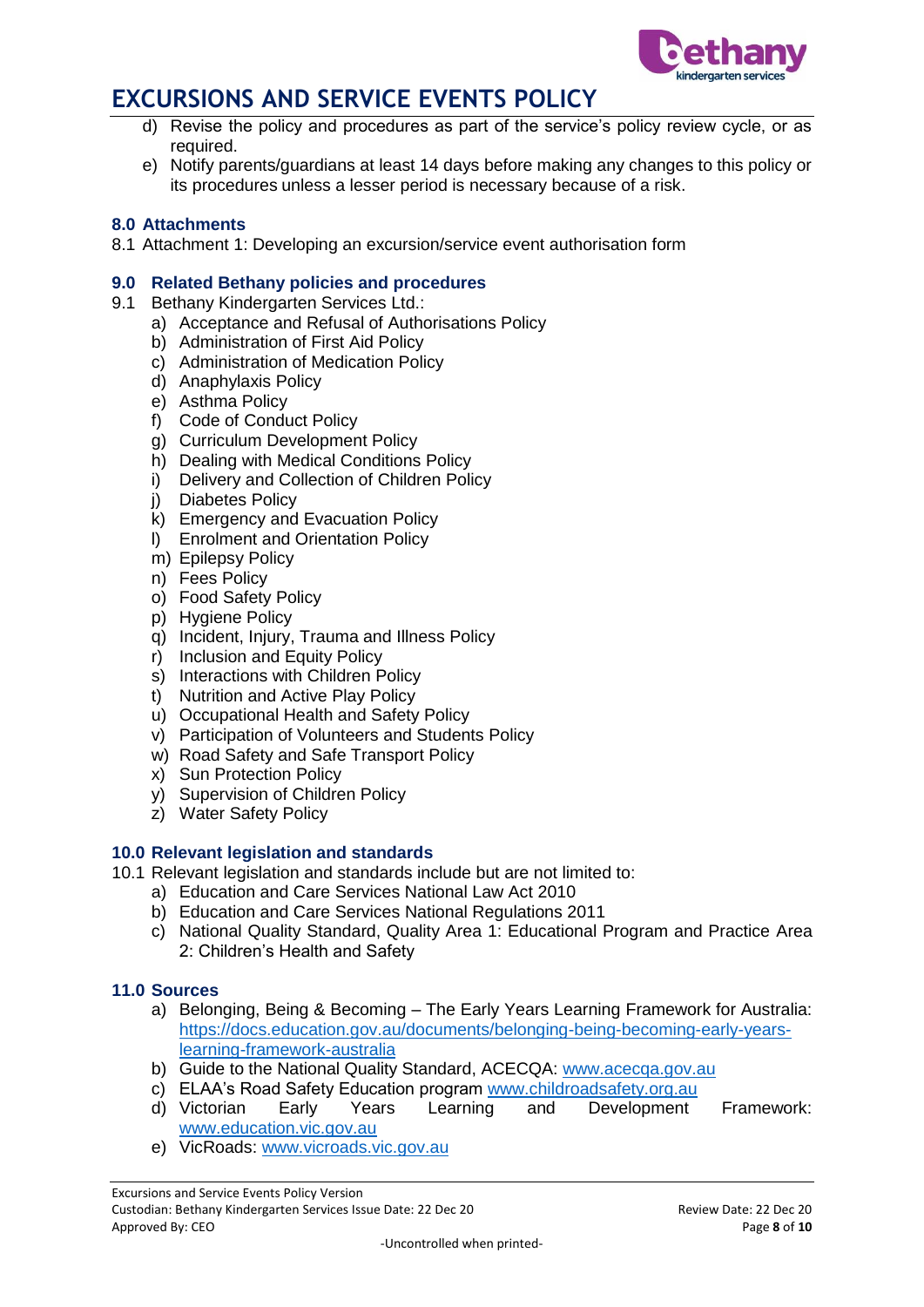

f) Child Health Promotion Research Centre & Edith Cowan University (2012) National **Education:** <https://childroadsafety.org.au/assets/Research/National-Practices-for-EC-RSE.pdf>